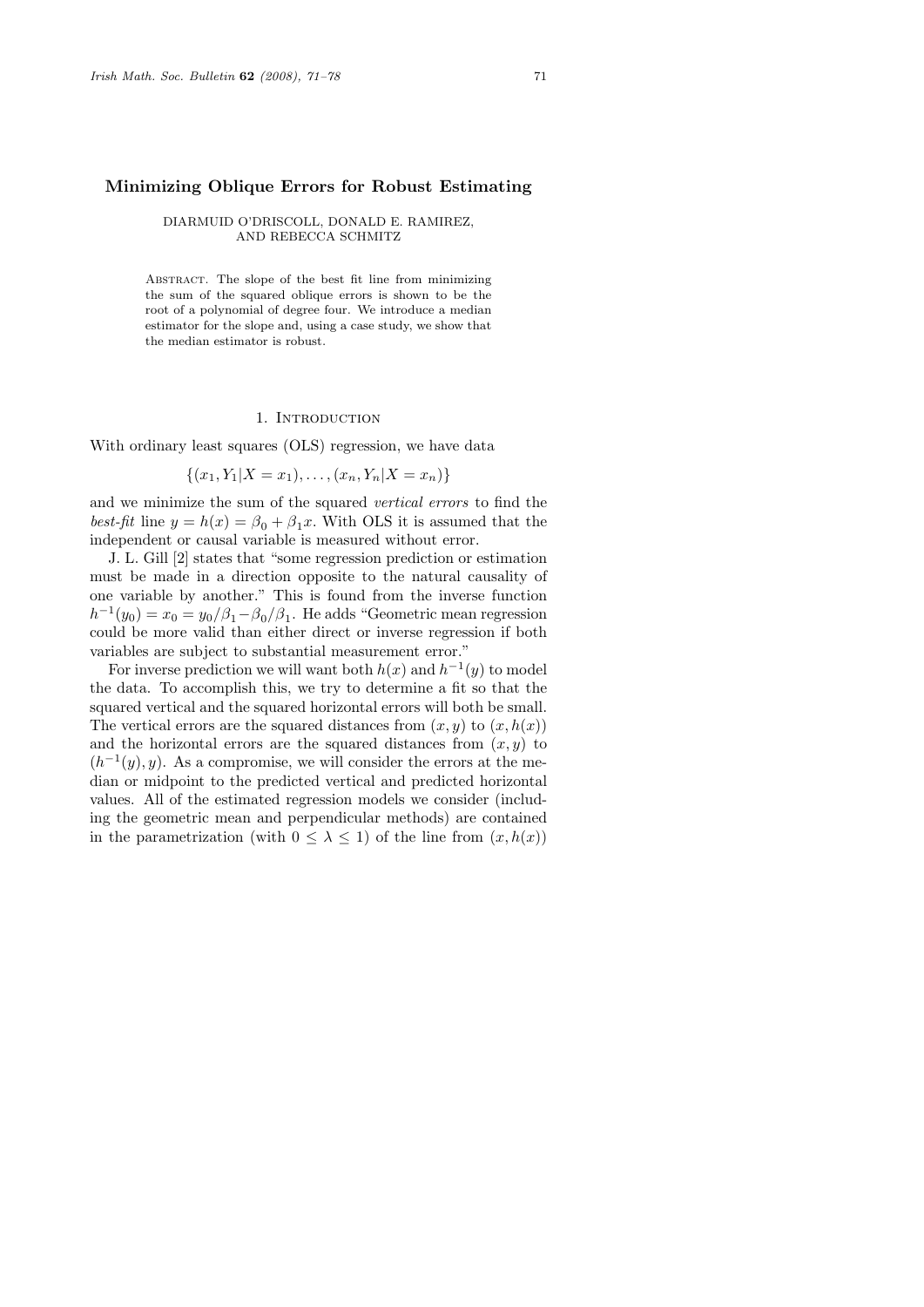to  $(h^{-1}(y), y)$ . For the squared vertical errors, set  $\lambda = 1$  and correspondingly, for the horizontal errors, set  $\lambda = 0$ . Our Maple codes and the data set for our case study can be found here:

# people.virginia.edu/∼der/pdf/oblique errors

Our paper first introduces the Oblique Error Method in Section 2. In Section 3, we show how the Geometric Mean and Perpendicular Methods are included in our parametrization. In Section 4, we include a weighted regression procedure and Section 5 contains a small case study showing the robustness of the proposed median slope estimator.

### 2. Minimizing Squared Oblique Errors

From the data point  $(x_i, y_i)$  to the fitted line  $y = h(x) = \beta_0 + \beta_1 x$ the vertical length is  $a_i = |y_i - \beta_0 - \beta_1 x_i|$ , the horizontal length is  $b_i = |x_i - (y_i - \beta_0)/\beta_1| = |(\beta_1 x_i - y_i + \beta_0)/\beta_1| = |a_i/\beta_1|$  and the perpendicular length is  $h_i = a_i / \sqrt{1 + \beta_i^2}$ . With standard notation,

$$
S_{xx} = \sum_{i=1}^{n} (x_i - \overline{x})^2, S_{yy} = \sum_{i=1}^{n} (y_i - \overline{y})^2, S_{xy} = \sum_{i=1}^{n} (x_i - \overline{x})(y_i - \overline{y})
$$

with the correlation  $\rho = S_{xy}/\sqrt{S_{xx}S_{yy}}$ . A basic fact is  $-1 \le \rho \le 1$ or equivalently  $0 \leq S_{xy}^2 \leq S_{xx} \dot{S}_{yy}$ .

For the oblique length from  $(x_i, y_i)$  to  $(h^{-1}(y_i) + \lambda(x_i - h^{-1}(y_i)), y_i +$  $\lambda(h(x_i) - y_i)$ , the horizontal length is  $(1 - \lambda)b_i = (1 - \lambda)a_i/\beta_1$  and the vertical length is  $\lambda a_i$ . Since  $SSE_h(\beta_0, \beta_1, \lambda) = (\sum_{i=1}^n a_i^2) / \beta_1^2$ <br>and  $SSE_v(\beta_0, \beta_1, \lambda) = \sum_{i=1}^n a_i^2$ , we have

$$
SSE_o(\beta_0, \beta_1, \lambda) = (1 - \lambda)^2 SSE_h + \lambda^2 SSE_v
$$
  
= 
$$
\sum_{i=1}^n \left\{ \frac{(1 - \lambda)^2 a_i^2}{\beta_1^2} + \lambda^2 a_i^2 \right\} = \frac{(1 - \lambda)^2 + \lambda^2 \beta_1^2}{\beta_1^2} \sum_{i=1}^n a_i^2.
$$

Setting  $\partial SSE_o/\partial \beta_0 = 0$ , then  $\beta_0 = \overline{y} - \beta_1 \overline{x}$  and

$$
\sum_{i=1}^{n} a_i^2 = \sum_{i=1}^{n} \left\{ (y_i - \overline{y}) - \beta_1 (x_i - \overline{x}) \right\}^2
$$

$$
= S_{yy} - 2\beta_1 S_{xy} + \beta_1^2 S_{xx}.
$$

Hence

$$
SSE_o = ((1 - \lambda)^2 \beta_1^{-2} + \lambda^2) (S_{yy} - 2\beta_1 S_{xy} + \beta_1^2 S_{xx})
$$
 (1)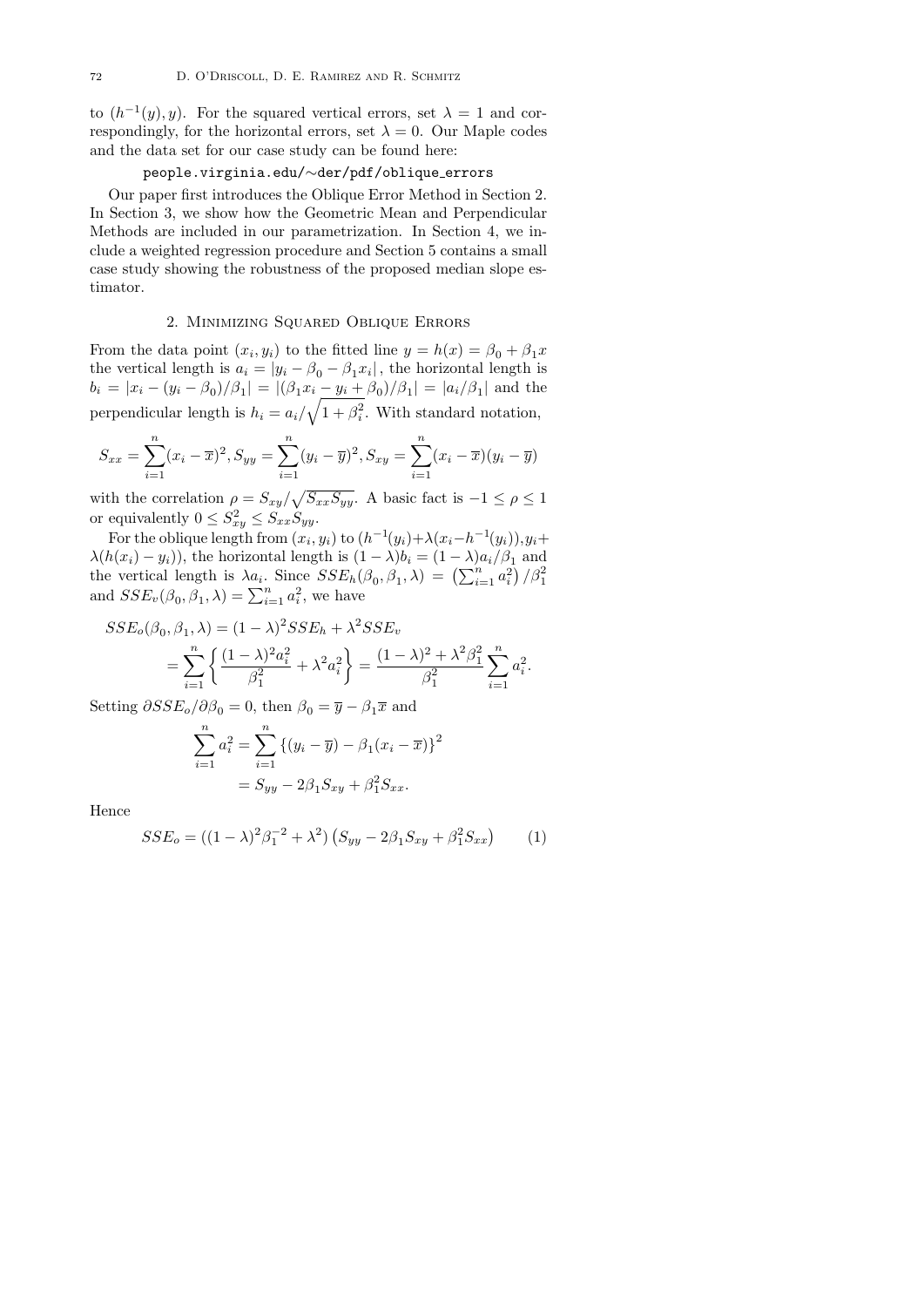with

$$
\frac{\partial SSE_{o}}{\partial \beta_{1}} = -2(1-\lambda)^{2} \beta_{1}^{-3} S_{yy} + 2(1-\lambda)^{2} \beta_{1}^{-2} S_{xy} - 2\lambda^{2} S_{xy} + 2\lambda^{2} \beta_{1} S_{xx}.
$$

Thus the oblique estimator is a root of the fourth degree polynomial in  $\beta_1$ , namely

$$
P_4(\beta_1) = \lambda^2 \sqrt{\frac{S_{xx}}{S_{yy}}} \beta_1^4 - \lambda^2 \rho \beta_1^3 + (1 - \lambda)^2 \rho \beta_1 - (1 - \lambda)^2 \sqrt{\frac{S_{yy}}{S_{xx}}}.
$$
 (2)

We claim that  $P_4(\beta_1)$  has exactly two real roots, one positive and one negative. By inspection, since the leading coefficient of  $P_4(\beta_1)$  is positive and the constant coefficient is negative,  $P_4(\beta_1)$  necessarily has at least one positive and one negative root. That these are the only real roots will be important in establishing the global minimum value for  $SSE_o$ .

The Complete Discrimination System  $\{D_1, \ldots, D_n\}$  of Yang [4] is a set of explicit expressions that determine the number (and multiplicity) of roots of a polynomial. In the case of a fourth degree polynomial, the polynomial has exactly two real roots, each with multiplicity one, provided  $D_4 < 0$ ; where  $D_4 = 256a_0^3a_4^3 + ... + 144a_0^2a_2a_4a_3^2$ . The expression for  $D_4$  has 16 terms involving the five coefficients  ${a_0, \ldots, a_4}$  of the polynomial and it is of order 6.

For the polynomial  $P_4(\beta_1)$  (with some manipulations),

$$
D_4 = \lambda^6 (1 - \lambda)^6 (-256 + 192\rho^2 + 6\rho^4 + 4\rho^6) - 27\lambda^4 (1 - \lambda)^4 \rho^4 \left( \frac{S_{xx}}{S_{yy}} (1 - \lambda)^4 + \lambda^4 \frac{S_{yy}}{S_{xx}} \right).
$$

Since  $|\rho| \leq 1$ , it follows that  $D_4 < 0$ . And thus  $P_4(\beta_1)$  has exactly one positive and one negative root.

Evaluating  $\partial SSE_o/\partial \beta_1$  at  $\beta_1 = S_{xy}/S_{xx}$  and using the inequality  $0 \leq S_{xy}^2 \leq S_{xx}S_{yy}$  and the equality  $S_{xx}S_{yy} - S_{xy}^2 = (1 - \rho^2)S_{xx}S_{yy}$ ,

$$
\frac{\partial SSE_o}{\partial \beta_1} = \frac{-2(1-\lambda)^2}{\beta_1^2} \left\{ \frac{S_{yy}}{S_{xy}/S_{xx}} - S_{xy} \right\} + 2\lambda^2 \left\{ -S_{xy} + \frac{S_{xy}}{S_{xx}} S_{xx} \right\}
$$

$$
= \frac{-2(1-\lambda)^2}{\beta_1^2} \frac{1}{S_{xy}} S_{xx} S_{yy} (1-\rho^2)
$$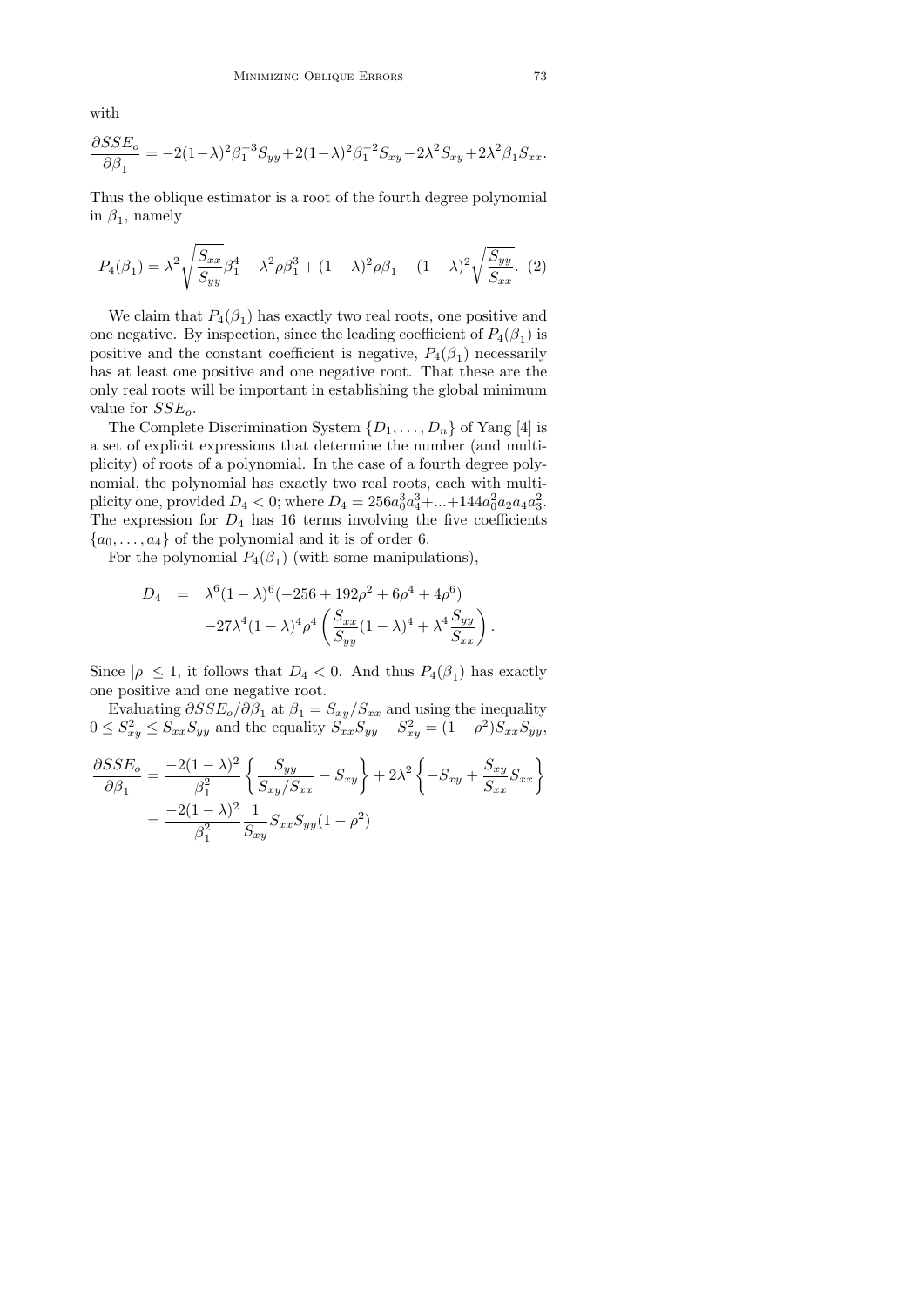which has the sign of  $-S_{xy}$ . Similarly evaluating  $\partial SSE_o/\partial \beta_1$  at  $\beta_1 = S_{yy}/S_{xy}$ 

$$
\frac{\partial SSE_o}{\partial \beta_1} = 2\lambda^2 \frac{1}{S_{xy}} S_{yy} S_{xx} (1 - \rho^2)
$$

which has the sign of  $S_{xy}$ .

We use the Intermediate Value Theorem to assert that (1) If  $S_{xy} > 0$ , then  $0 < S_{xy}/S_{xx} \leq \beta_1 \leq S_{yy}/S_{xy}$ ; (2) If  $S_{xy} < 0$ , then  $S_{yy}/S_{xy} \leq \beta_1 \leq S_{xy}/S_{xx} < 0$ ; and (3) If  $S_{xy} = 0$ ,  $\beta_1 =$  $\pm (( (1 - \lambda)^2 S_{yy})/(\lambda^2 S_{xx}))^{1/4}.$ 

The Second Derivative Test assures that a root of  $P_4(\beta_1)$  is a local minimum of  $SSE<sub>o</sub>$  by

$$
\frac{\partial^2 SSE_o}{\partial \beta_1^2} = \frac{6(1-\lambda)^2 S_{yy}}{\beta_1^4} - \frac{4(1-\lambda)^2 S_{xy}}{\beta_1^3} + 2\lambda^2 S_{xx}
$$

$$
= \frac{2(1-\lambda)^2}{\beta_1^4} [3S_{yy} - 2\beta_1 S_{xy}] + 2\lambda^2 S_{xx},
$$

with  $3S_{yy} - 2\beta_1 S_{xy} = 3S_{yy} - 2|\beta_1 S_{xy}| \ge 3S_{yy} - 2S_{yy} = S_{yy} > 0.$ 

Suppose  $S_{xy} > 0$ . Note from Equation (1) that  $SSE_o(|\beta_1|)$  <  $SSE_o(-|\beta_1|)$ . Let  $\beta_1^+$  be the positive root of  $P_4(\beta_1)$  and let  $\beta_1^$ be the negative root of  $P_4(\beta_1)$ . Then  $SSE_o(\beta_1^+) \leq SSE_o(|\beta_1^-|)$  $SSE_o(\beta_1^-)$ . This assures that the positive root gives the global minimum for  $SSE_0(\beta_1)$ . A similar result holds when  $S_{xy} < 0$ .

# 3. Minimizing Squared Perpendicular and Squared Geometric Mean Errors

The perpendicular error model dates back to Adcock [1] who introduced it as a procedure for fitting a straight line model to data with error measured in both the  $x$  and  $y$  directions.

For squared perpendicular errors we minimize  $SSE_p(\beta_0, \beta_1)$  $\sum_{i=1}^{n} a_i^2/(1+\beta_1^2)$  with solutions  $\beta_0^p = \overline{y} - \beta_1^p \overline{x}$  and

$$
\beta_1^p = \frac{(S_{yy} - S_{xx}) \pm \sqrt{(S_{yy} - S_{xx})^2 + 4S_{xy}^2}}{2S_{xy}},
$$
\n(3)

(provided  $S_{xy} \neq 0$ ).

Note with  $S_{xy} \neq 0$  and  $S_{xx} = S_{yy}$ , then  $\beta_1^p = \pm 1$  showing that under standardization this method is functionally independent of the correlation between  $x$  and  $y!$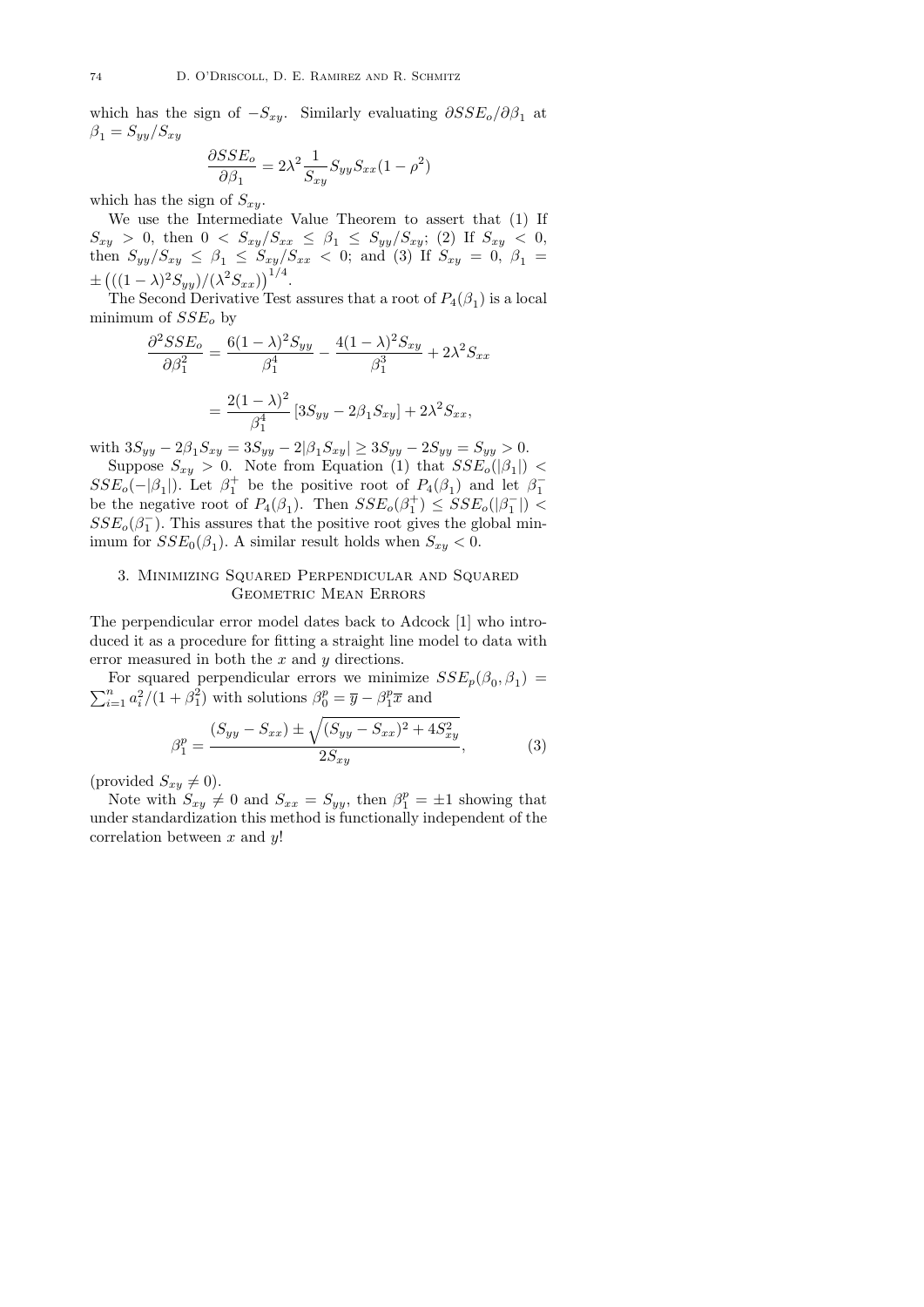For squared geometric mean errors, we minimize  $SSE_g(\beta_0, \beta_1)$  $=\sum_{i=1}^n\left(\sqrt{|a_ib_i|}\right)^2=\sum_{i=1}^na_i^2/|\beta_1|$  with solutions  $\beta_0^g=\overline{y}-\beta_1^g\overline{x}$  and  $\beta_1^g = \pm \sqrt{S_{yy}/S_{xx}}$ . Note that  $\beta_1^g$  is always functionally independent of the correlation between  $x$  and  $y$  and also under standardization  $b_1^g = \pm 1$  as in the perpendicular model.

The solutions to the above equations for both  $\beta_1^p$  and  $\beta_1^g$  are also roots of  $P_4(\beta_1)$  for particular values of  $\lambda$  which can be seen from the geometry of the model. See [3] and [2] for applications of the perpendicular and geometric mean estimators.

### 4. Minimizing Squared Weighted Average Errors

If the user wishes to incorporate the effect of different variances in x and y, this can be achieved by using a weighed average of the squared vertical and squared horizontal errors with  $(0 \le \alpha \le 1)$ and  $SSE_w = \alpha SSE_v + (1 - \alpha) SSE_h$ . A typical value for  $\alpha$  might be  $\alpha = \sigma_y^2/(\sigma_x^2 + \sigma_y^2)$  to standardize the data. Recall from Section 2 that  $SSE_o = \lambda^2 SSE_v + (1-\lambda)^2 SSE_h$ . On setting  $(1-\lambda)^2/\lambda^2 = (1-\alpha)/\alpha$ , we get the quadratic equation  $(2\alpha - 1)\lambda^2 - 2\alpha\lambda + \alpha = 0$ , which has root

$$
\lambda = \begin{cases} \frac{\alpha - \sqrt{\alpha(1-\alpha)}}{(2\alpha - 1)} & \alpha \neq \frac{1}{2} \\ \frac{1}{2} & \alpha = \frac{1}{2}. \end{cases}
$$
(4)

# 5. CASE STUDY

In this section, we introduce the median estimator  $\beta_1^m$  using  $P_4(\beta_1)$ with  $\lambda = 1/2$ . Our small case study reveals the desirable robustness inherent in the median estimator. The data set is from [2] with  $n = 40$ . The case study shows that the perpendicular estimator is highly influenced by outliers in the data, with the vertical and horizontal estimators also being significantly influenced by outliers. The geometric mean estimator, as expected, is more robust; and our median estimator, introduced in this paper, being the most robust in this case study. For the Weighted Average procedure,  $\alpha = S_{yy}/(S_{yy} + S_{xx}) = 0.671$  which from Equation 4 yields  $\lambda = 0.588$ .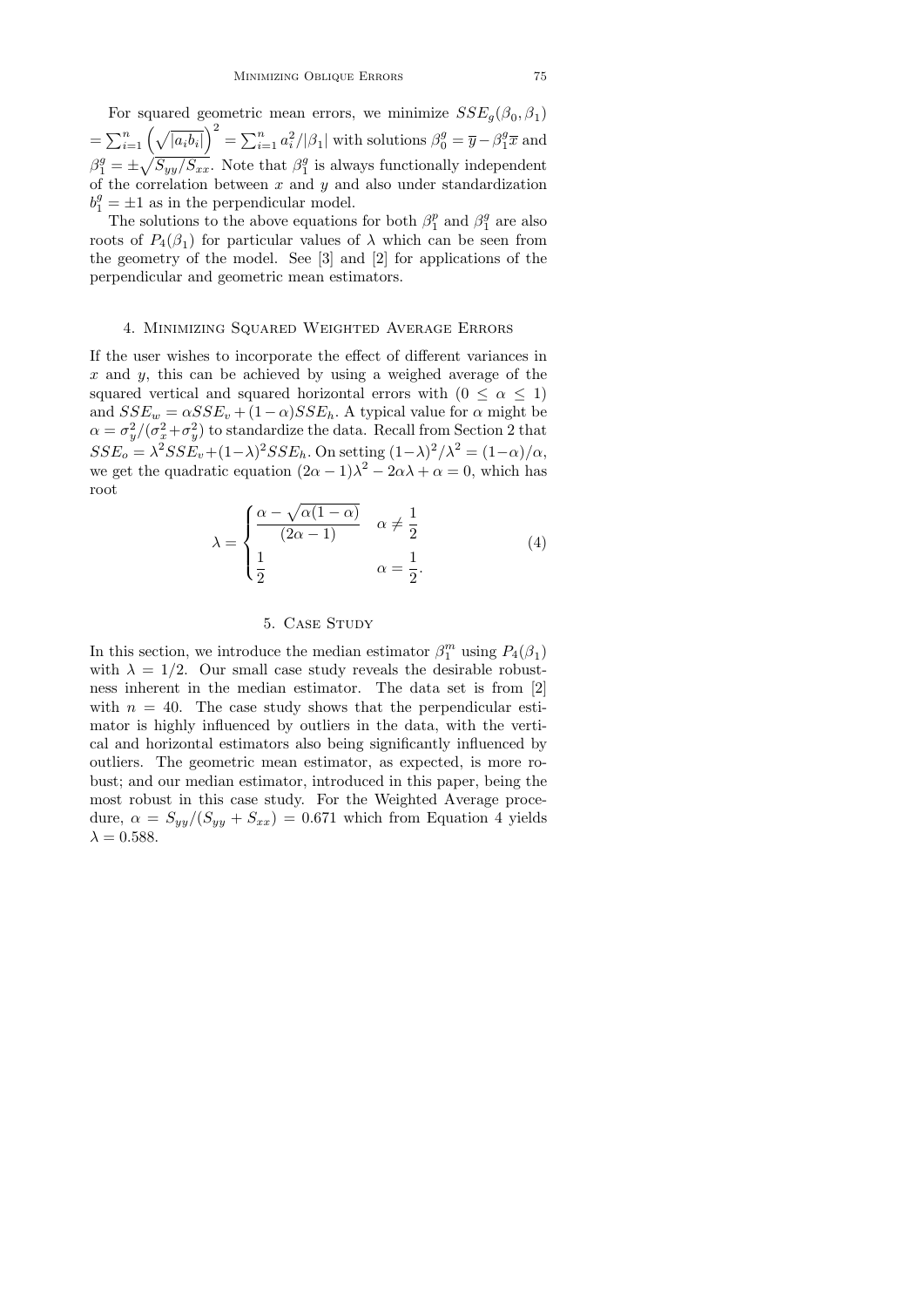The first table below gives the values for the slope  $\beta_1$ , y -intercept  $\beta_0$ ,  $\lambda$ , and SSE. To study the effect of outliers, we pick a row from the data set and perturb the values by some factor.

The second table contains the basic values and, in addition, the square of the shifts in the slope and  $y$ -intercept caused by perturbing the x-data by a factor of 7.5 for the data point for case  $k = 5$ . Note that the median estimator has the smallest squared shift distance. The third table shows similar values by perturbing the y-data by a factor of 0.5 for case  $k = 5$ . Note that the perpendicular model has been greatly influenced by this one outlier.

|             |  |                                       | Vert Horiz Perp Geom Median Wt Avg |       |
|-------------|--|---------------------------------------|------------------------------------|-------|
| $\beta_{1}$ |  | $1.28$ $1.59$ $1.48$ $1.43$ $1.38$    |                                    | 1.35  |
| $\beta_0$   |  | 136 104 115 121 126                   |                                    | 130   |
|             |  | $1.00$ $0.00$ $0.312$ $0.412$ $0.500$ |                                    | 0.588 |
|             |  | SSE 12565 6163 4330 4494 4908         |                                    | 5581  |

Table 1. Gill Data for Vertical (Vert), Horizontal (Horiz), Perpendicular (Perp), Geometric Mean (Geom), Median and Weighted Average (Wt Avg) Procedures

|                                                       |     | Vert Horiz Perp Geom Median             |     |     |       |
|-------------------------------------------------------|-----|-----------------------------------------|-----|-----|-------|
| $\beta_1$                                             |     | $0.0937$ $2.33$ $0.118$ $0.467$ $0.654$ |     |     |       |
| $\beta_0$                                             | 259 | $-4.39$                                 | 256 | 215 | 193   |
| SSE                                                   |     | 62007 284364 61327 95987 129360         |     |     |       |
| $(\beta_1^* - \beta_1)^2$ 1.41                        |     | $0.541$ $1.87$ $0.923$                  |     |     | 0.531 |
| $(\beta_0^* - \beta_0)^2$ 15040 11723 19855 8818 4506 |     |                                         |     |     |       |

Table 2. Gill Data perturbed with  $x^*[5] = 7.5 \ x[5]$ 

|                                                              |          | Vert Horiz Perp   |       |       | Geom Median |
|--------------------------------------------------------------|----------|-------------------|-------|-------|-------------|
| $\beta_{1}$                                                  | 0.875    | 1.99 1.51         |       | 1.32  | 1.23        |
| $\beta_0$                                                    | 174 57.2 |                   | - 107 | 127   | - 137       |
| SSE                                                          |          | 30977 17770 13339 |       | 13841 | 14521       |
| $(\beta_1^* - \beta_1)^2$ 0.165 0.161 0.000717 0.0116 0.0228 |          |                   |       |       |             |
| $(\beta_0^* - \beta_0)^2$ 1410 4875 3446                     |          |                   |       | 2789  | -2312       |

Table 3. Gill Data perturbed with  $y^*[4] = 0.5 \ y[4]$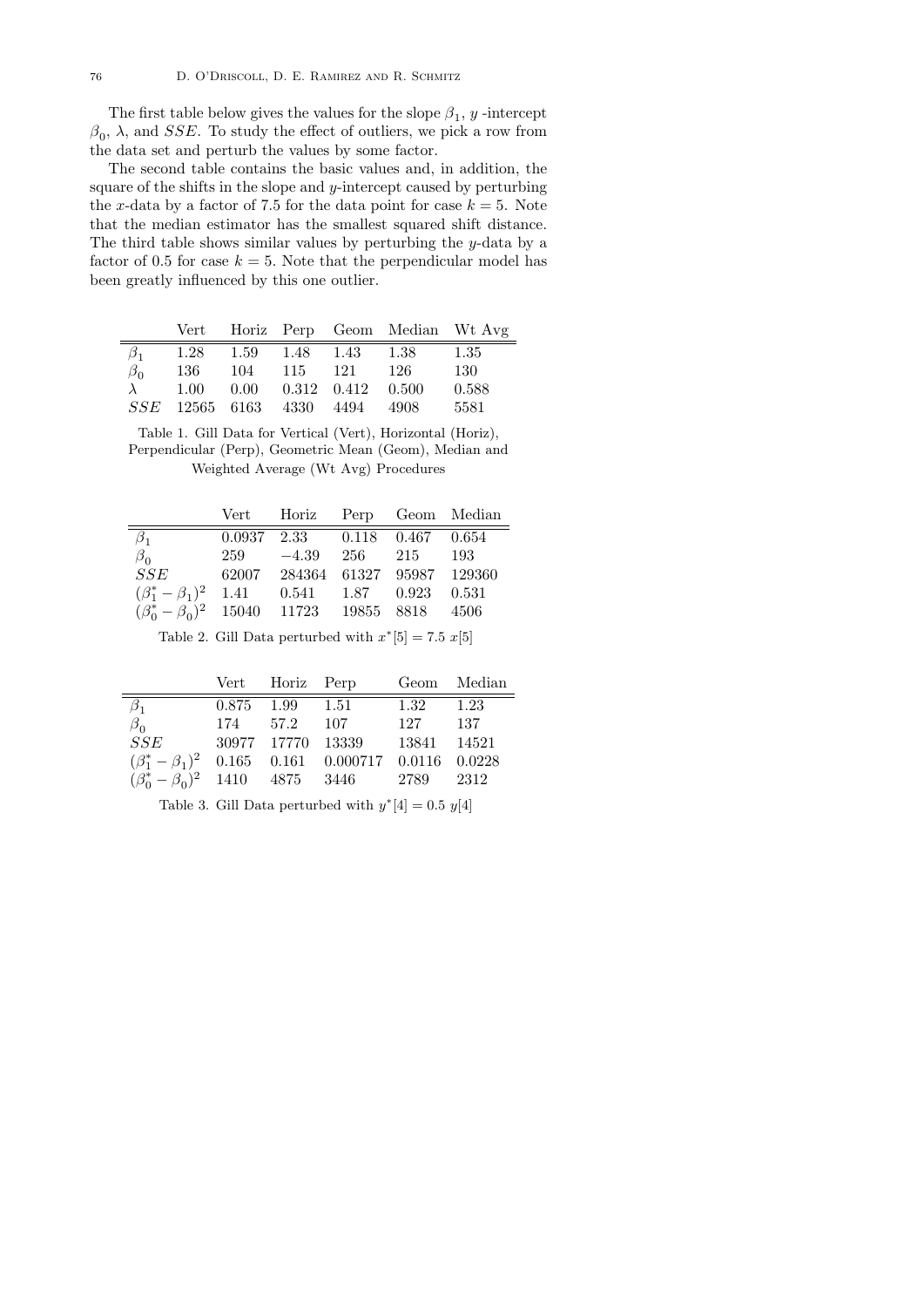We replicated the above perturbation procedure for each of the  $n = 40$  cases and record in Table 4 and Table 5 the average squared change in slope and the average squared change in the y-intercept denoted  $\{E(\beta_1^* - \beta_1)^2, E(\beta_0^* - \beta_0)^2\}$  by perturbing the original xdata and  $y$ -data values by a factor of  $\{7.5, 0.5\}$  respectively. Table 6 records the average squared changes where the data has been jointly perturbed for  $(x[k], y[k])$  by the factors  $\{7.5, 0.5\}$  respectively.

|                                                               |  |  |  |  | Vert Horiz Perp Geom Median |  |
|---------------------------------------------------------------|--|--|--|--|-----------------------------|--|
| $\overline{E(\beta_1^*-\beta_1)^2}$ 1.41 4.01 1.87 1.07 0.656 |  |  |  |  |                             |  |
| $E(\beta_0^* - \beta_0)^2$ 14966 57192 19820 10358 5649       |  |  |  |  |                             |  |
| Table 4. Cill Data parturbed with $x^*[h] = 75$ $x[k]$        |  |  |  |  |                             |  |

| Table 4. Gill Data perturbed with $x^*[k] = 7.5 x[k]$ |  |  |  |  |  |
|-------------------------------------------------------|--|--|--|--|--|
|-------------------------------------------------------|--|--|--|--|--|

|                                                                         |  |  |  |  | Vert Horiz Perp Geom Median |  |  |
|-------------------------------------------------------------------------|--|--|--|--|-----------------------------|--|--|
| $\overline{E(\beta_1^* - \beta_1)^2}$ 0.0163 0.201 0.0968 0.0333 0.0143 |  |  |  |  |                             |  |  |
| $E(\beta_0^* - \beta_0)^2$ 165 2509 1276 488 229                        |  |  |  |  |                             |  |  |
| Table 5. Gill Data perturbed with $y^*[k] = 0.5$ $y[k]$                 |  |  |  |  |                             |  |  |

|                                                                            | Vert Horiz Perp Geom Median |  |  |
|----------------------------------------------------------------------------|-----------------------------|--|--|
| $\overline{E(\beta_1^* - \beta_1)^2}$ 1.90 20.6 2.59 0.975 0.487           |                             |  |  |
| $E(\beta_0^* - \beta_0)^2$ 20175 258272 27880 8611 3364                    |                             |  |  |
| Table 6. Gill Data perturbed with ${x^*}[k] = 7.5 x[k], y^*[k] = 0.5 y[k]$ |                             |  |  |

The results in Table 4 with an outlier in the  $x$ -data show the sensitivity with the vertical, horizontal and perpendicular procedures. The results in Table 5 with an outlier in the y-data show the sensitivity with the horizontal and perpendicular procedures. Table 6, with  $(x, y)$  both perturbed, shows the robustness of the geometric and median procedures with the median estimators uniformly superior to the geometric estimators in this small case study. These preliminary results commend the method for further investigation.